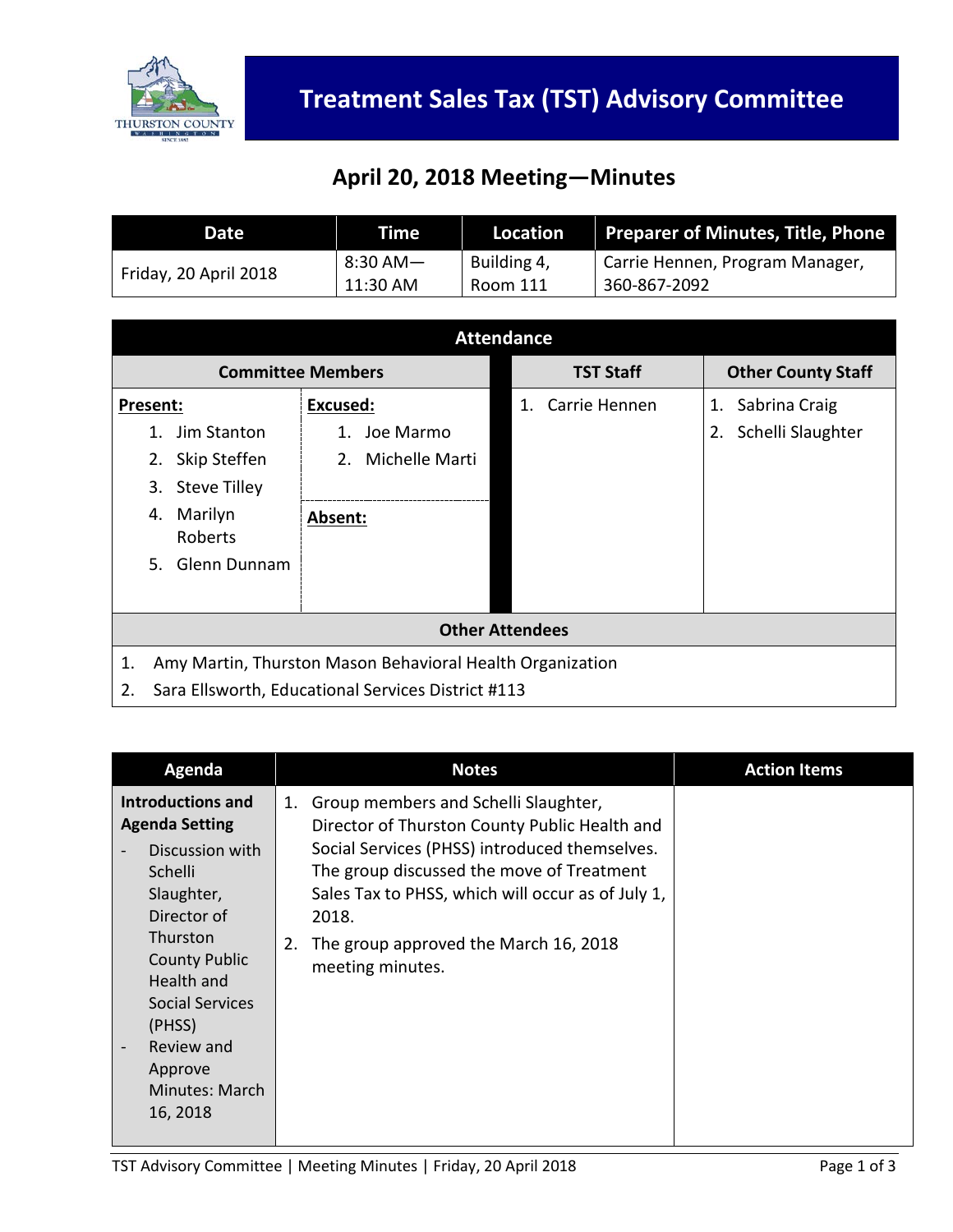

## **Treatment Sales Tax (TST) Advisory Committee**

| <b>Agenda</b>                                                                                                                                                                                                                            | <b>Notes</b>                                                                                                                                                                                                                                                                                                                                                                                                                                                                                                                                                                                                                                                                                                                                                                                                                                                                                                       | <b>Action Items</b>                                                                                                                                                                                                                    |
|------------------------------------------------------------------------------------------------------------------------------------------------------------------------------------------------------------------------------------------|--------------------------------------------------------------------------------------------------------------------------------------------------------------------------------------------------------------------------------------------------------------------------------------------------------------------------------------------------------------------------------------------------------------------------------------------------------------------------------------------------------------------------------------------------------------------------------------------------------------------------------------------------------------------------------------------------------------------------------------------------------------------------------------------------------------------------------------------------------------------------------------------------------------------|----------------------------------------------------------------------------------------------------------------------------------------------------------------------------------------------------------------------------------------|
| <b>TST Updates and</b><br><b>Discussion</b><br>Community<br>Grants - Data<br>Analyst<br>Upcoming<br>Conferences/<br><b>Travel</b><br><b>BoCC Prevention</b><br><b>Discussion</b><br><b>Budget Process-</b><br>What will it look<br>like? | Staff provided updates related to TST<br>1.<br>community grant proposals received, the<br>hiring of a TST Data Analyst, and upcoming<br>conferences that will be attended by TST staff,<br>Advisory Committee members, and funded<br>programs.<br>The group discussed the April 12 BOCC<br>2.<br>discussion re: use of TST funding for<br>prevention in other communities and options<br>for Thurston County.<br>3.<br>Staff presented a timeline outlining plans for<br>the development of a budget<br>recommendation for the 2019-2020<br>biennium. The group reiterated that<br>discussion with funded programs is helpful.                                                                                                                                                                                                                                                                                     | TST staff will review the<br>a.<br>budget development<br>calendar and consider<br>alternate and/or<br>additional dates for<br>meetings to ensure<br>maximum participation<br>on the part of<br>committee members<br>and program staff. |
| Program<br>Discussion: DUI/<br><b>Drug Court</b><br>Background<br>Data update<br>Discussion                                                                                                                                              | The group reviewed updated data on the DUI<br>1.<br>and Drug Court programs through 2017.<br>Committee members and Sabrina Craig of<br>2.<br>Superior Court discussed the data and the<br>program. Discussion topics included:<br>Underspending on the program in<br>$\bullet$<br>2017 and factors including the<br>changing Medicaid landscape and the<br><b>Criminal Justice Treatment Account;</b><br>Realignment of the program in recent<br>years to serve high risk, high needs<br>participants (in accordance with<br>national best practice);<br>Recidivism data and dashboards<br>$\bullet$<br>developed by DSHS for Drug Courts<br>across the state;<br>Reasons for the small number of<br>$\bullet$<br>participants in DUI Court, and options<br>to increase referrals (including<br>outreach to local municipalities);<br>Drug Court services to individuals with<br>co-occurring mental health needs. | TST staff will follow<br>$a_{\cdot}$<br>up with program staff<br>on the identified<br>items.<br>b. Staff will share DSHS<br>Drug Court<br>dashboard with<br>Advisory Committee.                                                        |